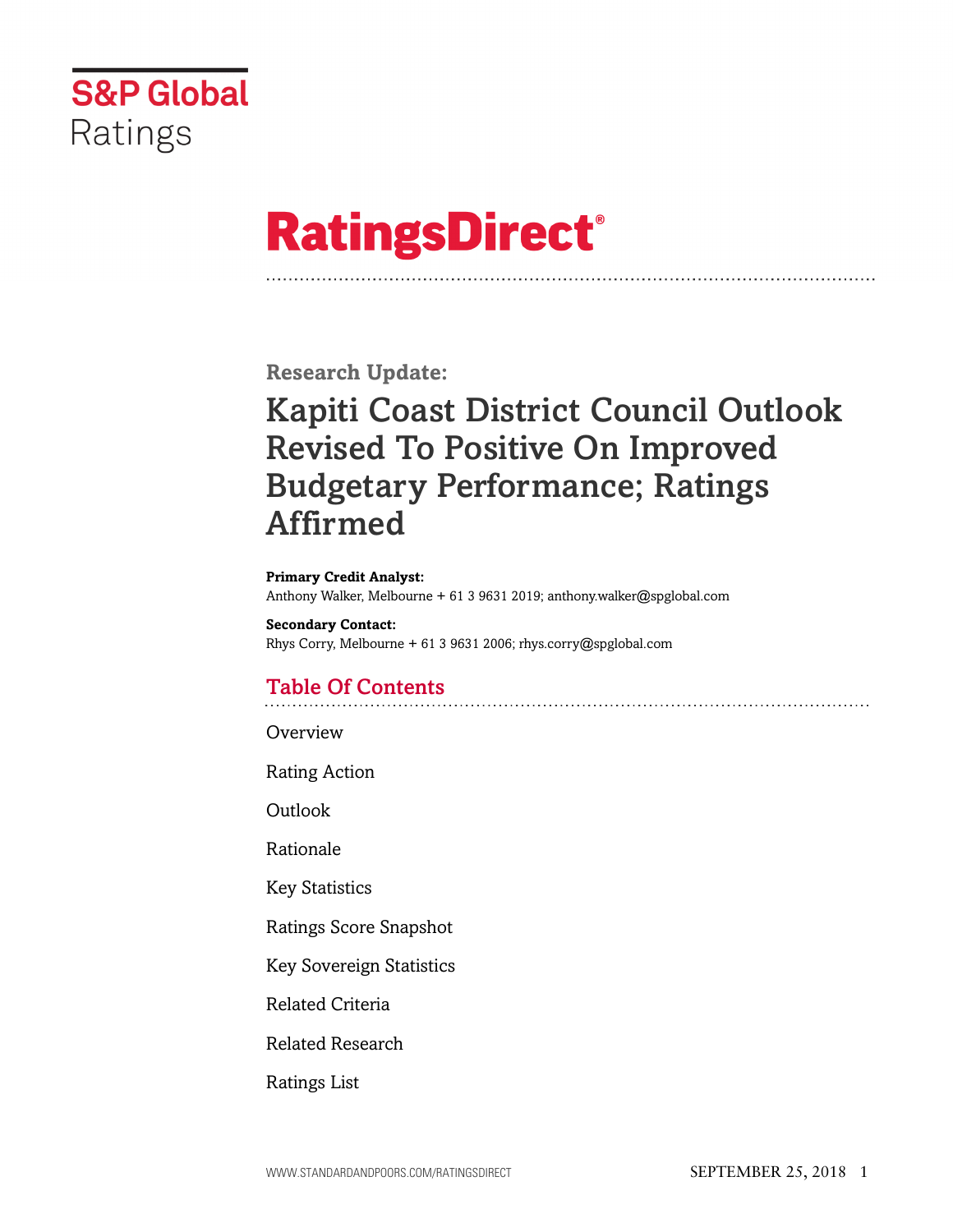### **Research Update:**

## Kapiti Coast District Council Outlook Revised To Positive On Improved Budgetary Performance; Ratings Affirmed

### <span id="page-1-0"></span>**Overview**

- Kapiti's budgetary performance continues to improve, with smaller after-capital account deficits and strong operating surpluses. The council's liquidity policies, including its prefunding strategy, are leading to better coverage of upcoming debt service than in the past.
- We are revising the rating outlook on the council to positive from stable.
- At the same time, we are affirming our 'A+' long- and 'A-1' short-term issuer credit ratings on Kapiti.
- Kapiti's rating is supported by the council's institutional settings, and its high budgetary flexibility. Meanwhile, its debt levels remain very high compared with its peers.

## <span id="page-1-1"></span>Rating Action

On Sept. 25, 2018, S&P Global Ratings revised the outlook on the long-term rating on Kapiti Coast District Council to positive from stable. At the same time, we affirmed our 'A+' long- and 'A-1' short-term issuer credit ratings on the New Zealand local government.

## <span id="page-1-2"></span>**Outlook**

We would upgrade our rating on Kapiti if the council's liquidity policies, including its prefunding strategy, ensure strong, ongoing coverage of upcoming debt service, while maintaining recent improvements in its budgetary performance.

#### Downside Scenario

We could revise the outlook to stable if we believe financial management is weakening through a higher risk appetite. This could occur if we perceive the council to be taking more risk through its debt and liquidity policies. Further, we could revise the outlook to stable if Kapiti's budgetary performance were to substantially weaken, with larger-than-expected deficits.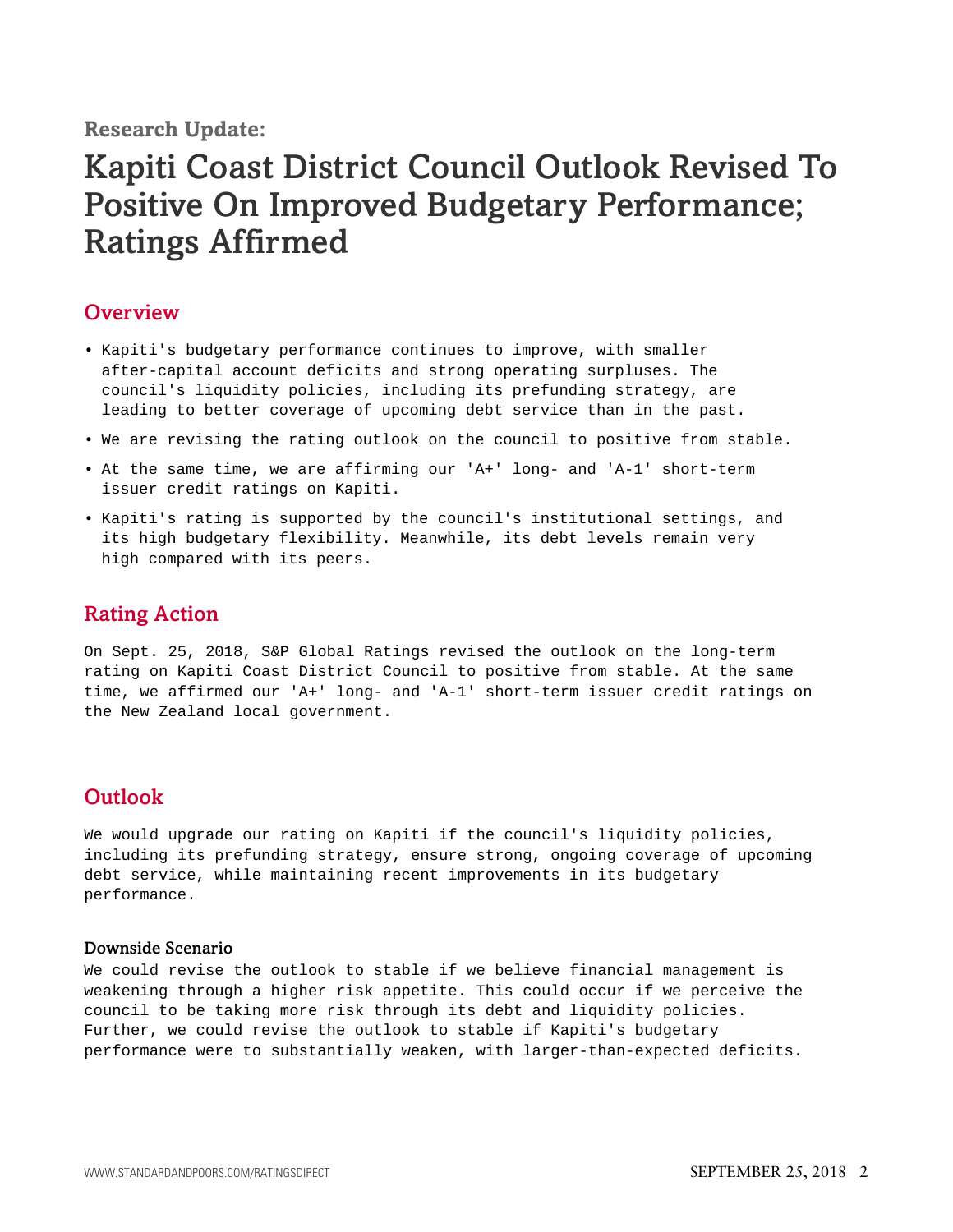## <span id="page-2-0"></span>Rationale

Kapiti's budgetary performance continues to improve, with lower capital expenditure forecasts resulting in smaller after-capital account deficits. The council's liquidity policies, including its prefunding strategy, are leading to stronger coverage of upcoming debt service than in the past. While this is supporting Kapiti's liquidity position, it also means that its total tax-supported debt is now the highest among the councils we rate in New Zealand. Institutional settings, management, and its high budgetary flexibility remain supportive. We have updated and extended our forecasts for Kapiti until 2021.

#### Improving liquidity coverage and budgetary performance partly offset by very high debt burden

Kapiti's liquidity is improving, with cash and liquid assets covering about 140% of upcoming debt service, compared with about 95% with unutilized bank lines last year. The council is prefunding long-term debts about 12 months before they mature to reduce refinance risk, and take advantage of favorable market conditions. This has resulted in higher cash holdings of about NZ\$57 million during the next 12 months, which more than cover upcoming debt of NZ\$30 million and interest of about NZ\$11 million in the next 12 months. Kapiti also has unutilized bank facilities of about NZ\$20 million.

Kapiti participates in the New Zealand Local Government Funding Agency (LGFA). This mutual body can allow participating New Zealand councils to gain market access at lower costs. Participation in the LGFA has helped improve the council's liquidity by lengthening its maturity profile, supporting its liquidity management.

While internal liquidity coverage is currently high, it could fall if market conditions change. This could occur if returns on bank term deposits decreased or cost of debt increased. Further, we consider Kapiti's access to external liquidity to be satisfactory. New Zealand's capital markets are comparatively liquid, but lack depth, given their relative small size. During the severe market dislocation in 2008 and 2009, some New Zealand councils had difficulty issuing unrated commercial paper.

Although prefunding upcoming maturities reduces refinancing risks, it also results in higher debt levels. Kapiti's total tax-supported debt is the highest among the councils we rate in New Zealand and one of the highest globally, at more than 300% of operating revenues in 2017. We forecast debt to remain between 270% and 300% of operating revenues during the next three years, reflecting Kapiti's prefunding strategy and lower borrowing needs than in the past. Interest costs are also high, at about 13% of operating revenues between 2018 and 2020. Kapiti's debt levels rose sharply from about 120% of operating revenues in 2011 following the council's decision to front-load its capital expenditure in the 2012-2022 long-term plan.

Kapiti's budgetary performance supports the rating and is improving with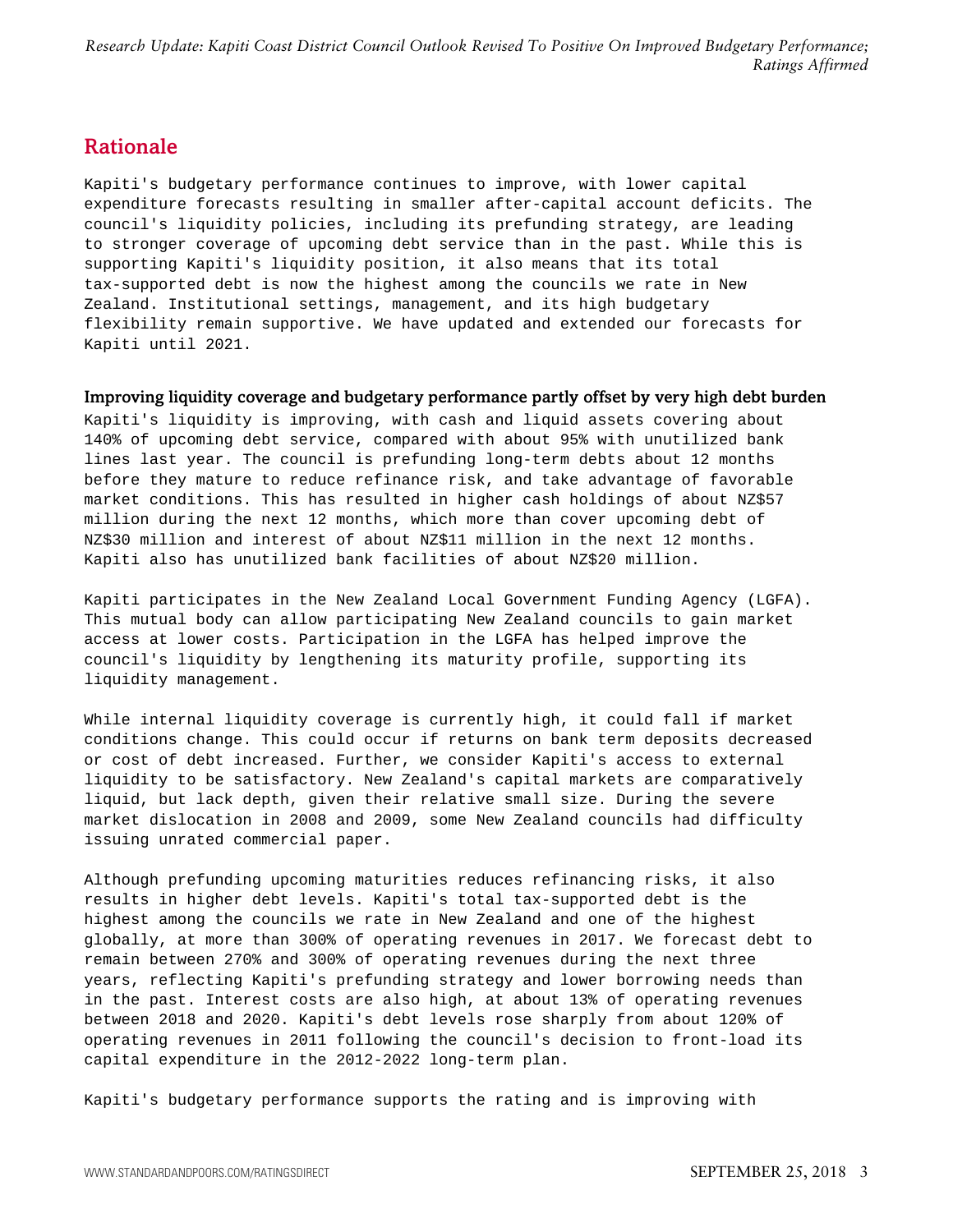smaller after-capital account deficits than in the past. We forecast after-capital account deficits to average about 3% of total revenues between 2017 and 2021, compared with 7% during our previous assessment. This mainly reflects Kapiti's capital program being smaller than in the past, as well as continual underspends on its capital budget that we have factored into our assessment. Kapiti incurred very large after-capital account deficits of about 34% of total revenues in 2012 and 57% in 2013, driving debt higher. Its operating surpluses will remain strong and average about 20% from 2017 to 2021.

Budgetary flexibility remains high, with modifiable revenues, mainly property rates, contributing 95% of operating revenues from 2017 to 2021. In its recent 2018-38 long-term plan, the council announced property rate increases of about 5% per year over the next three years. It has a self-imposed rate increase limit of 5.5% per year, but can raise rates above this limit if needed. Capital expenditure of 28% of total expenditure between 2017 and 2021 provides some flexibility. With a number of projects already removed from Kapiti's budget, however, we don't consider there to be substantial room for further delays without creating backlogs.

Kapiti's contingent liabilities are low, given the small likelihood of a natural disaster in the region and potential impact on the council. The council is part of the Outer Wellington shared services syndicate with four other councils in the region and is jointly insured to cover aboveground and belowground assets.

#### New Zealand's institutional framework and Kapiti's management support the rating

The institutional framework within which New Zealand councils operate is a key strength supporting Kapiti's credit profile. The New Zealand local government system promotes a strong management culture, fiscal discipline, and high levels of financial disclosure among local councils. Additionally, the framework is supportive of councils' rate-collection abilities. This system allows Kapiti to support higher debt levels than some of its international peers can tolerate at the current rating.

We consider Kapiti's management to be strong compared with its peers. We expect its experienced management team to successfully execute its 2018-2038 long-term plan and manage its financial position. Kapiti prepares a long-term plan every three years, setting an important forward-looking approach to prudent financial management, which sets an important baseline for the council's operating and capital expenditure requirements, and its funding strategy. The council is seeking to fully fund depreciation by 2022. It has prudent liquidity policies in its prefunding strategy. We consider the council's current debt policies to be prudent, with Kapiti using debt to fund capital expenditure and refinance long-term borrowings, no issuance of foreign-currency debt, and mostly hedging interest exposure. The use of debt for other purposes could indicate management has a higher risk appetite than we currently expect.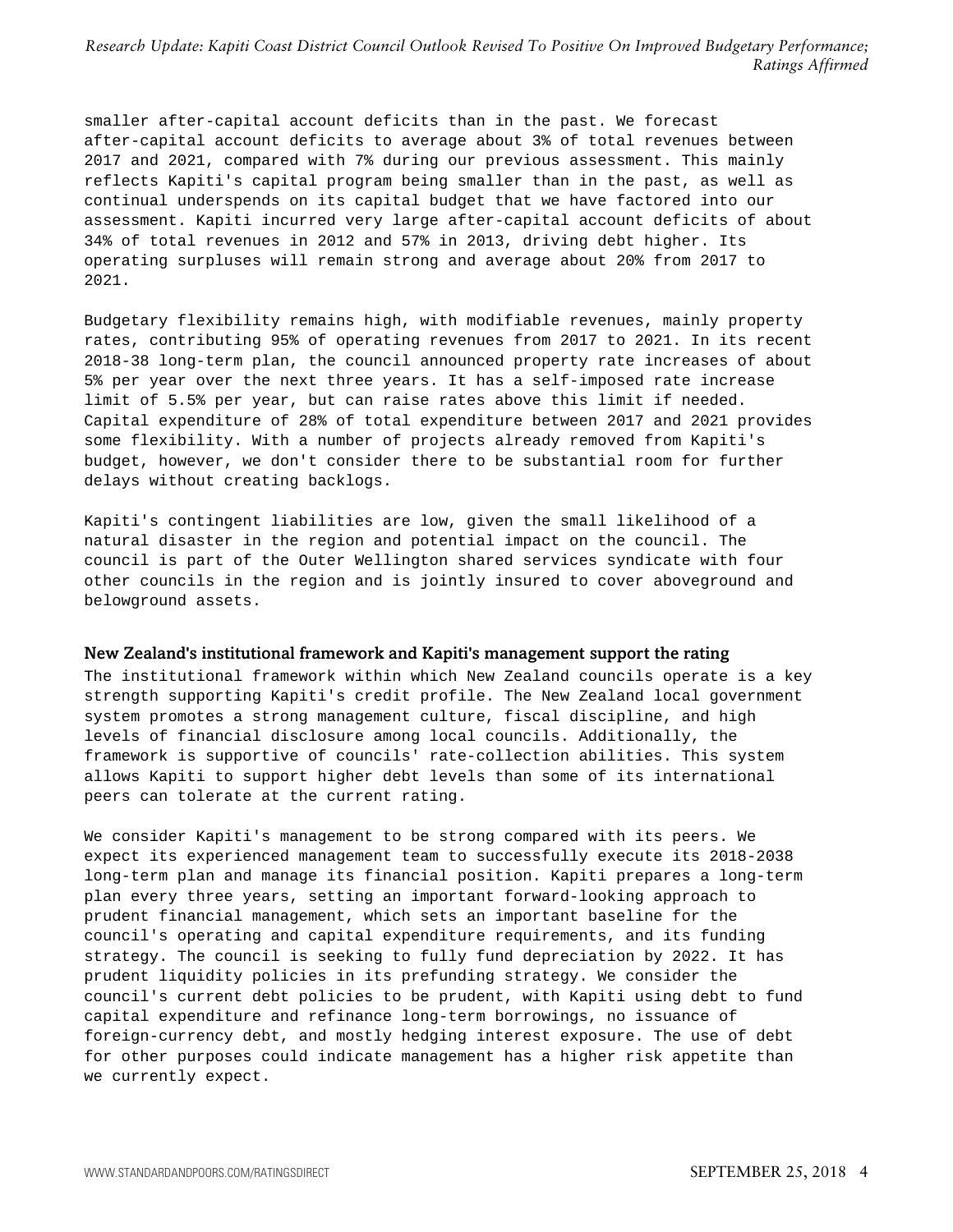The district's economy is broadly supportive of the council's credit profile. Kapiti has a population of around 52,700 and is one of the six subregions in the Greater Wellington area. Economic growth has been relatively strong in recent years after being stagnant for the decade to 2013. Some of this growth is being held up by an expanding population and higher levels of investment in housing due to overflow from Wellington's housing market.

Kapiti's per capita GDP of about US\$15,300 is lower than in the past due to a new central government data source. We believe the GDP figure slightly understates the actual income level of the local economy because Kapiti serves as a commuter district to the wealthier Wellington region, New Zealand's capital city. 25% of the local population travels to Wellington's central business district and surrounding areas for work. We believe Kapiti's demographic profile and the council's revenue-raising capability is stronger than the GDP per capita data suggests. This is evident from Kapiti's median household income levels in 2017 of about NZ\$70,000, which is nearer, though still lower than, the NZ\$90,000 national average.

## <span id="page-4-0"></span>Key Statistics

#### **Table 1**

| <b>Key Statistics</b>                                        |                        |        |        |        |                |          |
|--------------------------------------------------------------|------------------------|--------|--------|--------|----------------|----------|
|                                                              | --Year ended June 30-- |        |        |        |                |          |
| (mil. NZS)                                                   | 2016                   | 2017   | 2018E  | 2019BC | 2020BC         | 2021BC   |
| <b>Selected Indicators</b>                                   |                        |        |        |        |                |          |
| Operating revenues                                           | 66                     | 69     | 73     | 80     | 84             | 87       |
| Operating expenditures                                       | 56                     | 55     | 57     | 65     | 66             | 69       |
| Operating balance                                            | 10                     | 14     | 16     | 15     | 18             | 19       |
| Operating balance (% of operating revenues)                  | 14.5                   | 20.5   | 21.8   | 18.9   | 20.9           | 21.3     |
| Capital revenues                                             | 2                      | 7      | 5      | 5      | $\overline{2}$ | 8        |
| Capital expenditures                                         | 18                     | 24     | 23     | 24     | 23             | 29       |
| Balance after capital accounts                               | $-7$                   | $-2$   | $-2$   | $-3$   | $-4$           | $-2$     |
| Balance after capital accounts (% of total<br>revenues)      | $-10.3$                | $-3.0$ | $-2.2$ | $-4.1$ | $-4.1$         | $-2.0$   |
| Debt repaid                                                  | 36                     | 43     | 105    | 30     | 45             | 20       |
| Gross borrowings                                             | 56                     | 92     | 100    | 68     | 24             | 22       |
| Balance after borrowings                                     | 13                     | 47     | $-7$   | 35     | (25)           | $\Omega$ |
| Modifiable revenues (% of operating revenues)                | 95.0                   | 97.3   | 96.3   | 94.1   | 94.8           | 94.5     |
| Capital expenditures (% of total expenditures)               | 24.7                   | 30.2   | 28.3   | 26.7   | 25.7           | 29.4     |
| Tax-supported debt (outstanding at year-end)                 | 161                    | 211    | 206    | 244    | 223            | 238      |
| Tax-supported debt (% of consolidated<br>operating revenues) | 244.5                  | 304.3  | 280.3  | 307.1  | 266.3          | 272.3    |
| Interest (% of operating revenues)                           | 12.7                   | 13.5   | 12.6   | 13.8   | 12.0           | 12.3     |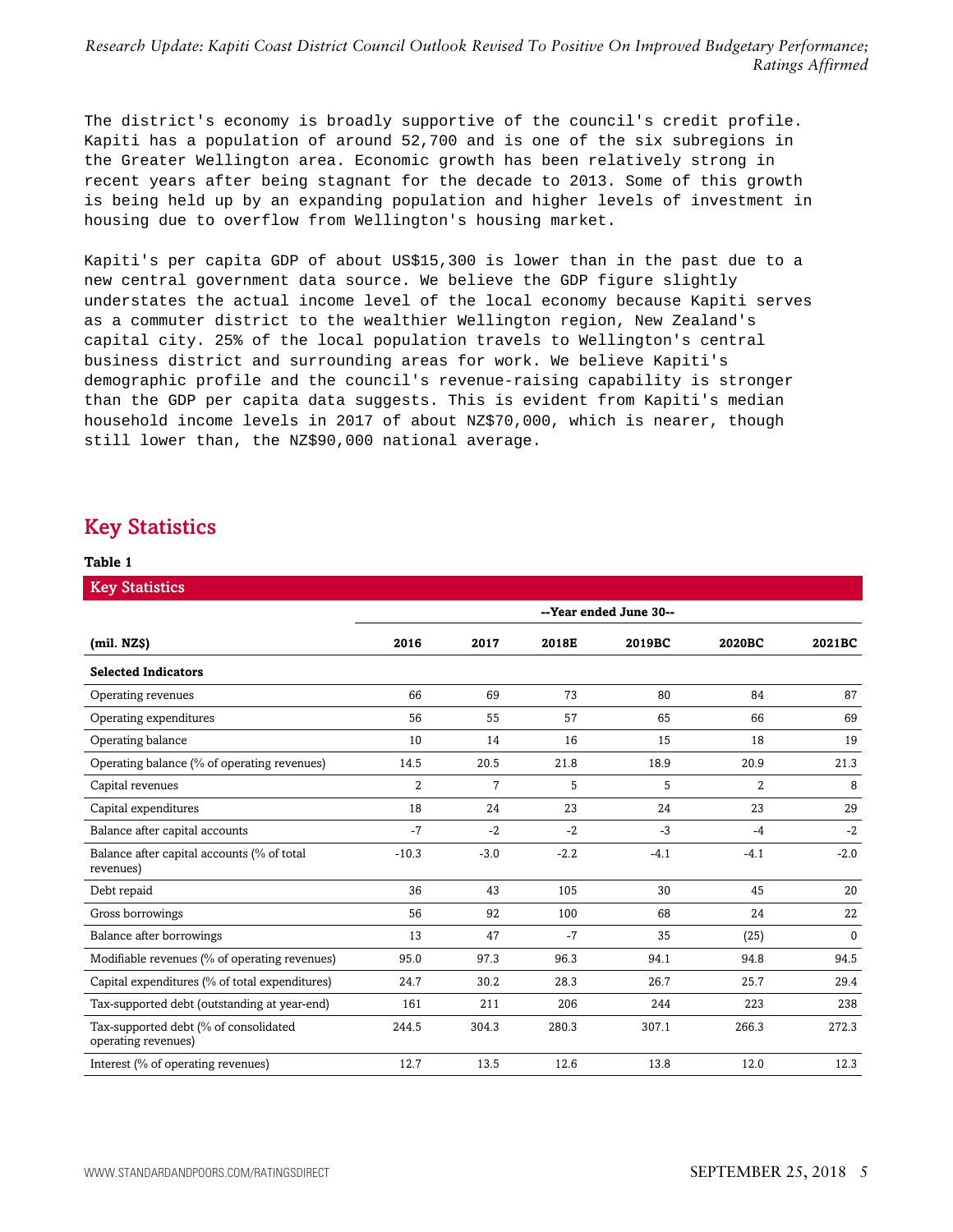#### **Table 1**

| <b>Key Statistics (cont.)</b>       |        |                        |       |        |        |        |
|-------------------------------------|--------|------------------------|-------|--------|--------|--------|
|                                     |        | --Year ended June 30-- |       |        |        |        |
| (mil. NZ\$)                         | 2016   | 2017                   | 2018E | 2019BC | 2020BC | 2021BC |
| Local GDP per capita (single units) | 21.405 | 22.188                 |       |        |        |        |

The data and ratios above result in part from S&P Global Ratings' own calculations, drawing on national as well as international sources, reflecting S&P Global Ratings' independent view on the timeliness, coverage, accuracy, credibility, and usability of available information. The main sources are the financial statements and budgets, as provided by the issuer. bc--Base case reflects S&P Global Ratings' expectations of the most likely scenario. dc--Downside case represents some but not all aspects of S&P Global Ratings' scenarios that could be consistent with a downgrade. uc—Upside case represents some but not all aspects of S&P Global Ratings' scenarios that could be consistent with an upgrade. N/A--Not applicable. N.A.--Not available. N.M.--Not meaningful. E--Estimate. BC--Base case.

## <span id="page-5-0"></span>Ratings Score Snapshot

#### **Table 2**

| <b>Ratings Score Snapshot</b> |                                      |
|-------------------------------|--------------------------------------|
| <b>Key Rating Factors</b>     |                                      |
| Institutional framework       | Extremely predictable and supportive |
| Economy                       | Average                              |
| Financial management          | Strong                               |
| Budgetary flexibility         | Strong                               |
| Budgetary performance         | Strong                               |
| Liquidity                     | Strong                               |
| Debt burden                   | Very high                            |
| Contingent liabilities        | Very low                             |

S&P Global Ratings bases its ratings on local and regional governments on the eight main rating factors listed in the table above. Section A of S&P Global Ratings' "Methodology For Rating Non-U.S. Local And Regional Governments," published on June 30, 2014, summarizes how the eight factors are combined to derive the foreign currency rating on the government.

## <span id="page-5-1"></span>Key Sovereign Statistics

<span id="page-5-2"></span>Sovereign Risk Indicators. Interactive version available at http://www.spratings.com/sri.

## Related Criteria

- General Criteria: Methodology For Linking Long-Term And Short-Term Ratings , April 7, 2017
- Criteria Governments International Public Finance: Methodology For Rating Non-U.S. Local And Regional Governments, June 30, 2014
- Criteria Governments International Public Finance: Methodology And Assumptions For Analyzing The Liquidity Of Non-U.S. Local And Regional Governments And Related Entities And For Rating Their Commercial Paper Programs, Oct. 15, 2009
- General Criteria: Use Of CreditWatch And Outlooks, Sept. 14, 2009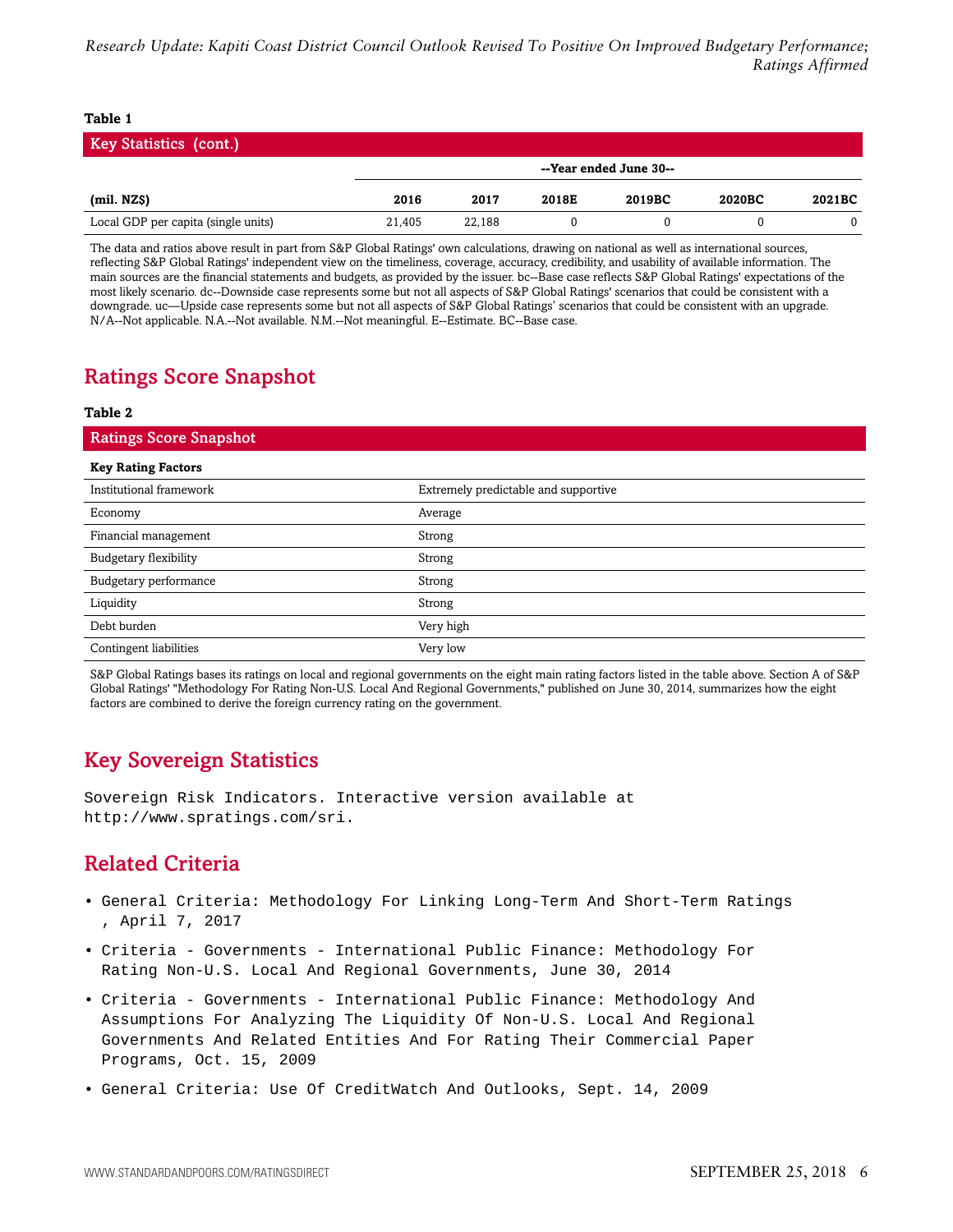## <span id="page-6-0"></span>Related Research

• Public Finance System Overview: New Zealand's Institutional Framework For Local And Regional Governments, Dec. 11, 2016

In accordance with our relevant policies and procedures, the Rating Committee was composed of analysts that are qualified to vote in the committee, with sufficient experience to convey the appropriate level of knowledge and understanding of the methodology applicable (see 'Related Criteria And Research'). At the onset of the committee, the chair confirmed that the information provided to the Rating Committee by the primary analyst had been distributed in a timely manner and was sufficient for Committee members to make an informed decision.

After the primary analyst gave opening remarks and explained the recommendation, the Committee discussed key rating factors and critical issues in accordance with the relevant criteria. Qualitative and quantitative risk factors were considered and discussed, looking at track-record and forecasts.

The committee's assessment of the key rating factors is reflected in the Ratings Score Snapshot above.

The chair ensured every voting member was given the opportunity to articulate his/her opinion.

The chair or designee reviewed the draft report to ensure consistency with the Committee decision. The views and the decision of the rating committee are summarized in the above rationale and outlook. The weighting of all rating factors is described in the methodology used in this rating action (see 'Related Criteria and Research').

## <span id="page-6-1"></span>Ratings List

| Ratings Affirmed; CreditWatch/Outlook Action |                 |               |
|----------------------------------------------|-----------------|---------------|
|                                              | Tο              | From          |
| Kapiti Coast District Council                |                 |               |
| Issuer Credit Rating                         | A+/Positive/A-1 | A+/Stable/A-1 |

Certain terms used in this report, particularly certain adjectives used to express our view on rating relevant factors, have specific meanings ascribed to them in our criteria, and should therefore be read in conjunction with such criteria. Please see Ratings Criteria at www.standardandpoors.com for further information. Complete ratings information is available to subscribers of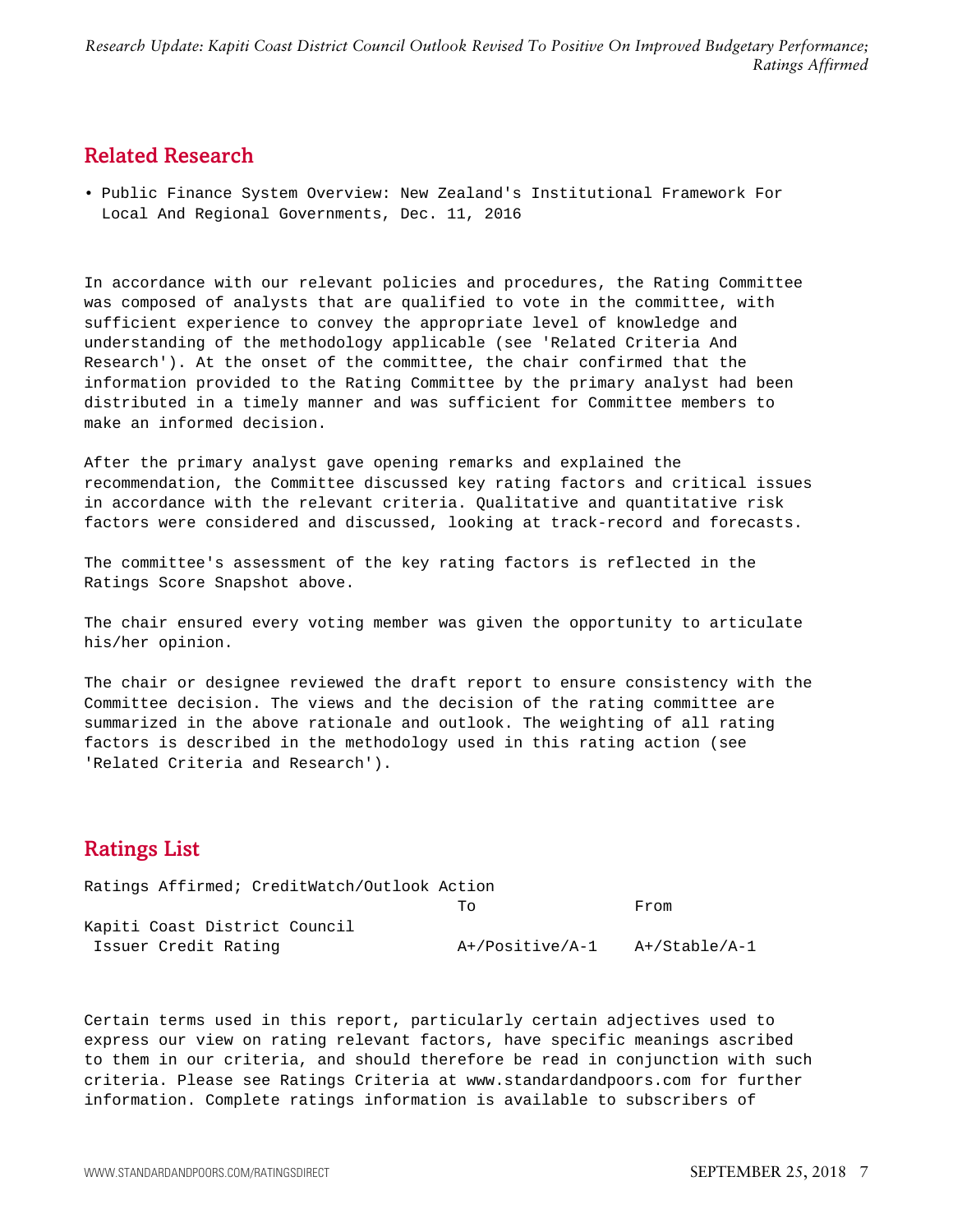RatingsDirect at www.capitaliq.com. All ratings affected by this rating action can be found on S&P Global Ratings' public website at www.standardandpoors.com. Use the Ratings search box located in the left column.

S&P Global Ratings Australia Pty Ltd holds Australian financial services license number 337565 under the Corporations Act 2001. S&P Global Ratings' credit ratings and related research are not intended for and must not be distributed to any person in Australia other than a wholesale client (as defined in Chapter 7 of the Corporations Act).